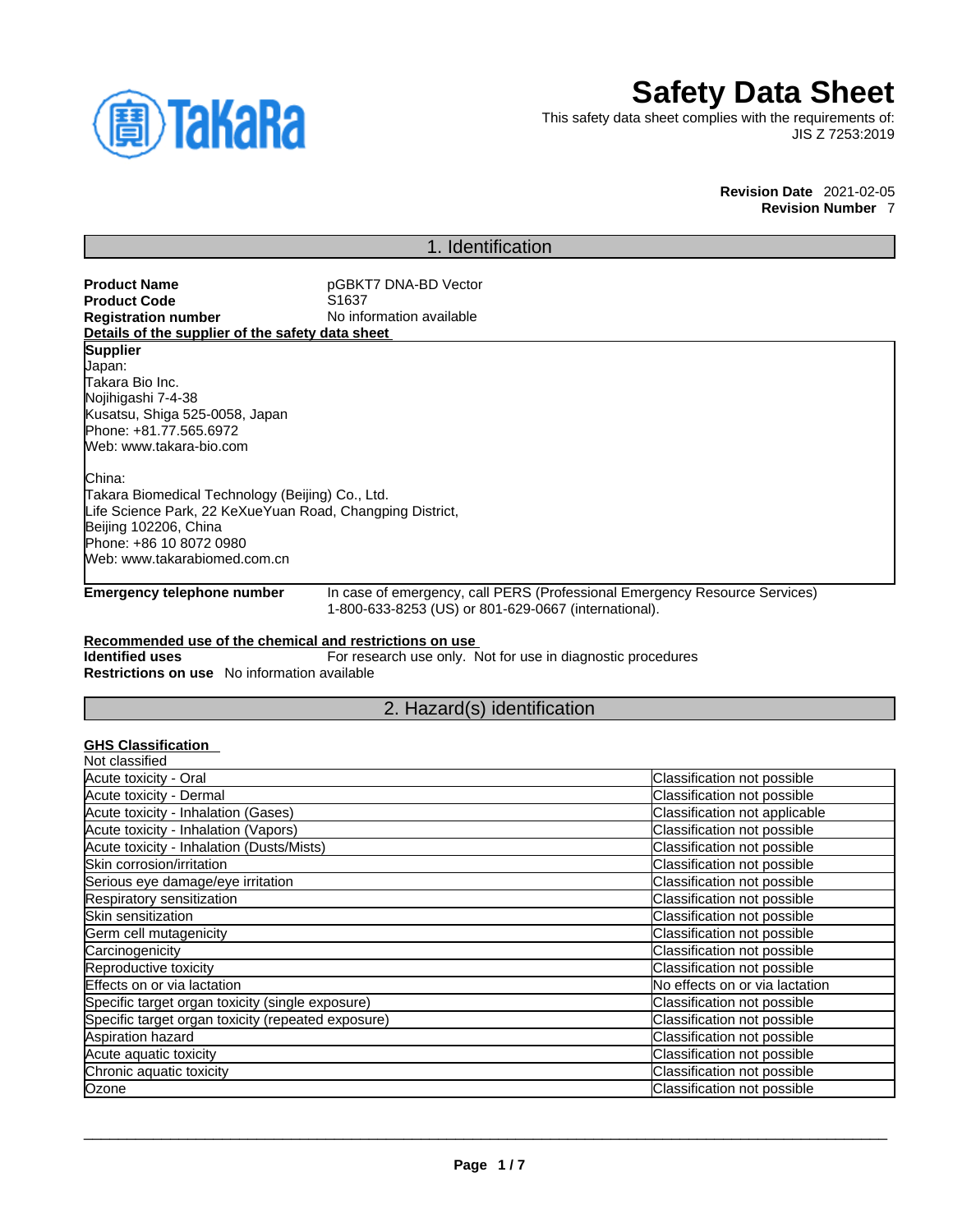#### **GHS label elements**

**Hazard Statements**  Not classified

**Prevention** • Not applicable

**Response** • Not applicable **Storage** • Not applicable **Disposal** • Not applicable

**Other hazards**  No information available.

3. Composition/information on ingredients

#### **Pure substance/mixture** Mixture

#### **Pollutant Release and Transfer Registry (PRTR)** Not applicable

#### **Industrial Safety and Health Law**  ISHL Notifiable Substances

Not applicable

Harmful Substances Whose Names Are to be Indicated on the Label Not applicable

### **Poisonous and Deleterious Substances Control Law**

Not applicable

# 4. First-aid measures

| In case of inhalation                                 | Remove to fresh air.                                                                                                    |
|-------------------------------------------------------|-------------------------------------------------------------------------------------------------------------------------|
| In case of skin contact                               | Wash skin with soap and water.                                                                                          |
| In case of eye contact                                | Rinse thoroughly with plenty of water for at least 15 minutes, lifting lower and upper eyelids.<br>Consult a physician. |
| In case of ingestion                                  | Clean mouth with water and drink afterwards plenty of water.                                                            |
| Most important symptoms/effects,<br>acute and delayed | No information available.                                                                                               |
| Note to physicians                                    | Treat symptomatically.                                                                                                  |

5. Fire-fighting measures

**Suitable Extinguishing Media** Use extinguishing measures that are appropriate to local circumstances and the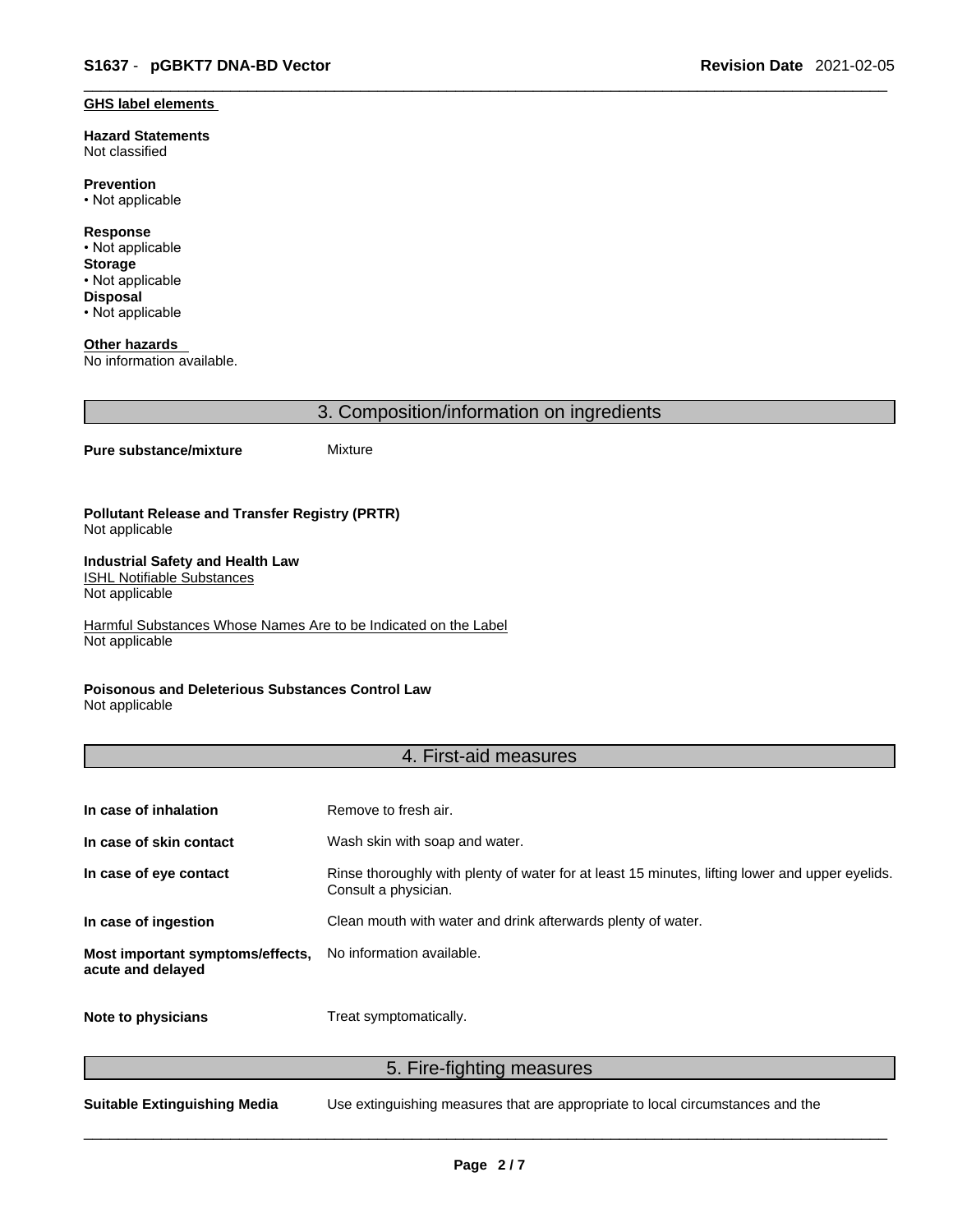|                                                                   | surrounding environment.                                                                                                              |
|-------------------------------------------------------------------|---------------------------------------------------------------------------------------------------------------------------------------|
| Unsuitable extinguishing media                                    | Do not scatter spilled material with high pressure water streams.                                                                     |
| Specific hazards arising from the<br>chemical                     | No information available.                                                                                                             |
| <b>Special Extinguishing Media</b><br><b>Large Fire</b>           | Cool drums with water spray.<br>CAUTION: Use of water spray when fighting fire may be inefficient.                                    |
| Special protective equipment and<br>precautions for fire-fighters | Firefighters should wear self-contained breathing apparatus and full firefighting turnout<br>gear. Use personal protection equipment. |

# 6. Accidental release measures

| Personal precautions, protective<br>equipment and emergency<br>procedures | Ensure adequate ventilation.                                                         |
|---------------------------------------------------------------------------|--------------------------------------------------------------------------------------|
| For emergency responders                                                  | Use personal protection recommended in Section 8.                                    |
| <b>Environmental precautions</b>                                          | See Section 12 for additional Ecological Information.                                |
| <b>Methods for containment</b>                                            | Prevent further leakage or spillage if safe to do so.                                |
| Methods for cleaning up                                                   | Pick up and transfer to properly labeled containers.                                 |
| <b>Prevention of secondary hazards</b>                                    | Clean contaminated objects and areas thoroughly observing environmental regulations. |

# 7. Handling and storage

| <b>Handling</b>           |                                                                          |
|---------------------------|--------------------------------------------------------------------------|
| Advice on safe handling   | Handle in accordance with good industrial hygiene and safety practice.   |
| <b>Storage</b>            |                                                                          |
| <b>Storage Conditions</b> | Keep containers tightly closed in a dry, cool and well-ventilated place. |

# 8. Exposure controls/personal protection

| <b>Engineering controls</b>                                                    | <b>Showers</b><br>Eyewash stations                                                                                                                                                     |
|--------------------------------------------------------------------------------|----------------------------------------------------------------------------------------------------------------------------------------------------------------------------------------|
| <b>Exposure guidelines</b>                                                     | Ventilation systems.<br>This product, as supplied, does not contain any hazardous materials with occupational<br>exposure limits established by the region specific regulatory bodies. |
| <b>Biological occupational exposure</b><br><b>limits</b>                       | This product, as supplied, does not contain any hazardous materials with biological limits<br>established by the region specific regulatory bodies                                     |
| <b>Environmental exposure controls</b><br><b>Personal Protective Equipment</b> | No information available.                                                                                                                                                              |
| <b>Respiratory protection</b>                                                  | No protective equipment is needed under normal use conditions. If exposure limits are<br>exceeded or irritation is experienced, ventilation and evacuation may be required.            |
| <b>Eye/face protection</b>                                                     | No special protective equipment required.                                                                                                                                              |
| Skin and body protection                                                       | No special protective equipment required.                                                                                                                                              |
|                                                                                |                                                                                                                                                                                        |

# 9. Physical and chemical properties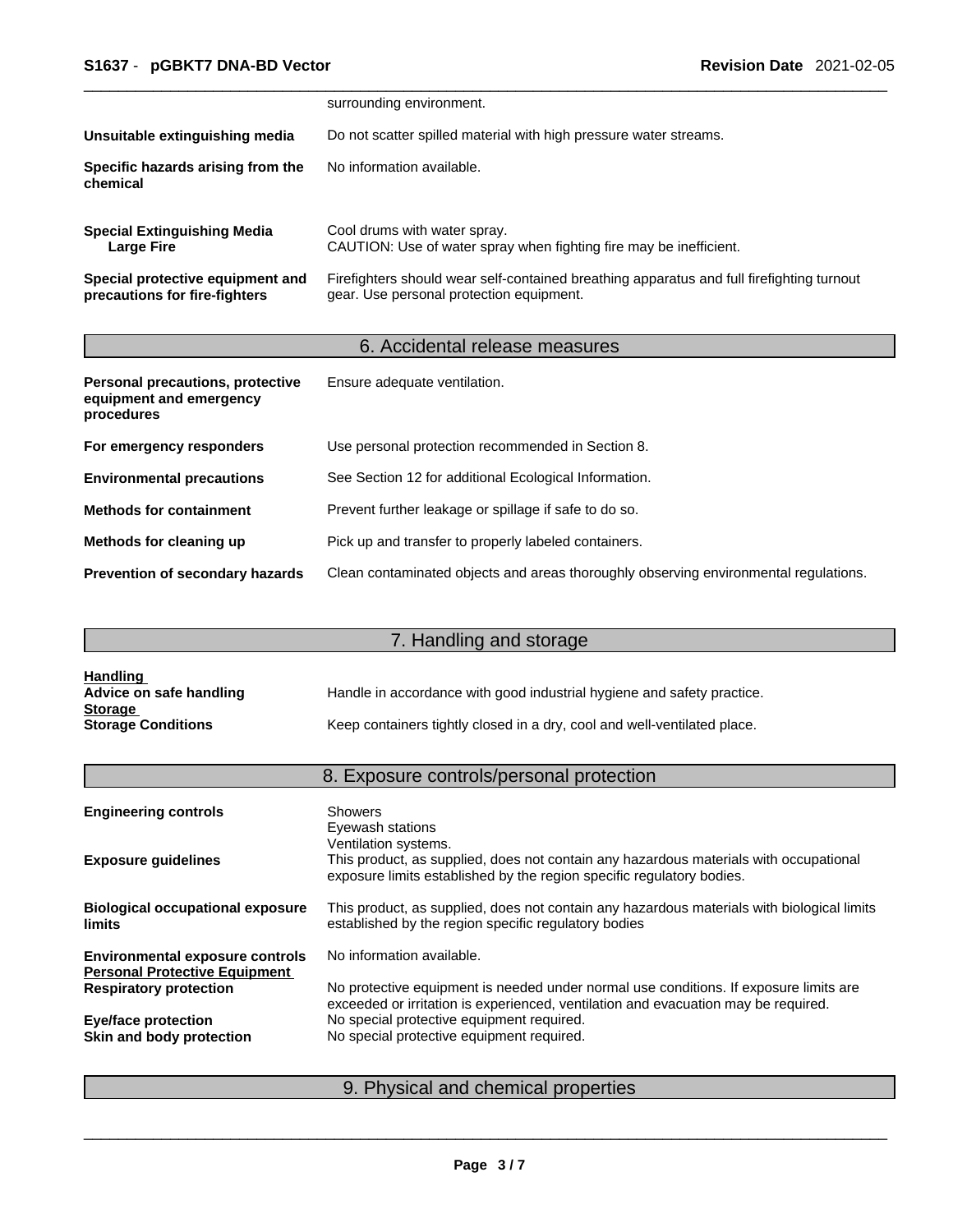### **Information on basic physical and chemical properties**

| Appearance                                   | Clear, colorless         |                          |  |
|----------------------------------------------|--------------------------|--------------------------|--|
| <b>Physical state</b>                        | Liquid                   |                          |  |
| Color                                        | Clear                    |                          |  |
| Odor                                         | Odorless                 |                          |  |
| <b>Odor Threshold</b>                        | No information available |                          |  |
| <b>Property</b>                              | <b>Values</b>            | Remarks • Method         |  |
| Melting point / freezing point               |                          | No information available |  |
| Boiling point/boiling range (°C)             |                          | No information available |  |
| Flammability (solid, gas)                    |                          | No information available |  |
| Upper/lower flammability or explosive limits |                          |                          |  |
| <b>Upper flammability limit:</b>             |                          |                          |  |
| Lower flammability limit:                    |                          |                          |  |
| <b>Flash point</b>                           |                          | ASTM D 56                |  |
| <b>Evaporation Rate</b>                      |                          | No information available |  |
| <b>Autoignition temperature</b>              |                          | No information available |  |
| <b>Decomposition temperature</b>             |                          | No information available |  |
| рH                                           |                          | No information available |  |
| Viscosity                                    |                          |                          |  |
| <b>Kinematic viscosity</b>                   |                          | No information available |  |
| <b>Dynamic Viscosity</b>                     |                          | No information available |  |
| Water solubility                             |                          | No information available |  |
| Solubility in other solvents                 |                          | No information available |  |
| <b>Partition Coefficient</b>                 |                          | No information available |  |
| (n-octanol/water)                            |                          |                          |  |
| Vapor pressure                               |                          | No information available |  |
| <b>Vapor density</b>                         |                          | No information available |  |
| <b>Relative density</b>                      |                          | No information available |  |
| <b>Particle characteristics</b>              |                          |                          |  |
| <b>Particle Size</b>                         |                          | Not applicable           |  |
| <b>Particle Size Distribution</b>            |                          | Not applicable           |  |
| <b>Other information</b>                     |                          |                          |  |

**Explosive properties**<br> **Oxidizing properties**<br>
No information available **Oxidizing properties** 

## 10. Stability and reactivity

**Reactivity Reactivity Reactivity Chemical stability No information available.**<br> **Chemical stability Reaction** Stable under normal cond Stable under normal conditions.<br>None under normal processing. **Possibility of hazardous reactions Incompatible materials** None known based on information supplied. **Hazardous Decomposition Products** None known based on information supplied. **Explosion Data Sensitivity to static discharge** None.

**Sensitivity to mechanical impact** None.

### 11. Toxicological information

### **Acute toxicity**

#### **Numerical measures of toxicity - Product Information**

0.836 % of the mixture consists of ingredient(s) of unknown acute oral toxicity 0.836 % of the mixture consists of ingredient(s) of unknown acute dermal toxicity 0.836 % of the mixture consists of ingredient(s) of unknown acute inhalation toxicity (gas) 0.836 % of the mixture consists of ingredient(s) of unknown acute inhalation toxicity (vapor) 0.836 % of the mixture consists of ingredient(s) of unknown acute inhalation toxicity (dust/mist)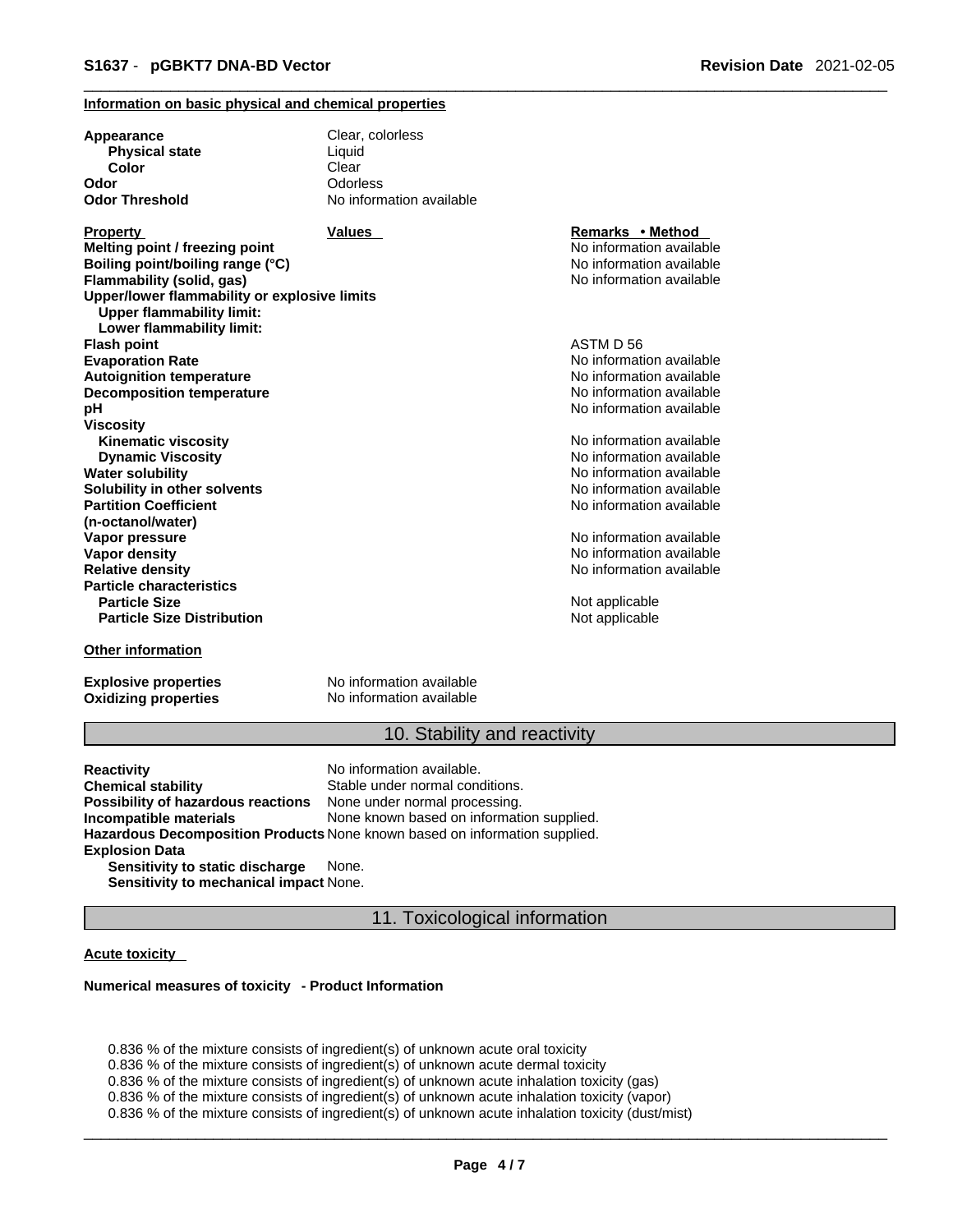| <b>Symptoms</b>                   | No information available.                                                                      |
|-----------------------------------|------------------------------------------------------------------------------------------------|
| <b>Product Information</b>        |                                                                                                |
| Ingestion                         | Specific test data for the substance or mixture is not available.                              |
| Inhalation                        | Specific test data for the substance or mixture is not available.                              |
| <b>Skin contact</b>               | Specific test data for the substance or mixture is not available.                              |
| Eye contact                       | Specific test data for the substance or mixture is not available.                              |
| <b>Skin corrosion/irritation</b>  | Based on available data, the classification criteria are not met. Classification not possible. |
| Serious eye damage/eye irritation | Based on available data, the classification criteria are not met. Classification not possible. |
| Respiratory or skin sensitization | Classification not possible.                                                                   |
| Germ cell mutagenicity            | Based on available data, the classification criteria are not met. Classification not possible. |
| Carcinogenicity                   | Based on available data, the classification criteria are not met. Classification not possible. |
| <b>Reproductive toxicity</b>      | Based on available data, the classification criteria are not met. Classification not possible. |
| <b>STOT - single exposure</b>     | Based on available data, the classification criteria are not met. Classification not possible. |
| STOT - repeated exposure          | Based on available data, the classification criteria are not met. Classification not possible. |
| <b>Aspiration hazard</b>          | Based on available data, the classification criteria are not met. Classification not possible. |

| 12. Ecological information                            |                                                                                                                             |  |
|-------------------------------------------------------|-----------------------------------------------------------------------------------------------------------------------------|--|
| <b>Ecotoxicity</b>                                    | Classification not possible.                                                                                                |  |
| Percentage for unknown<br>hazards                     | 0.836 % of the mixture consists of component(s) of unknown hazards to the aquatic<br>environment.                           |  |
| <b>Persistence and degradability</b>                  | No information available.                                                                                                   |  |
| <b>Bioaccumulation</b>                                | No information available.                                                                                                   |  |
| Hazardous to the ozone layer<br>Other adverse effects | Classification not possible. Based on available data, the classification criteria are not met.<br>No information available. |  |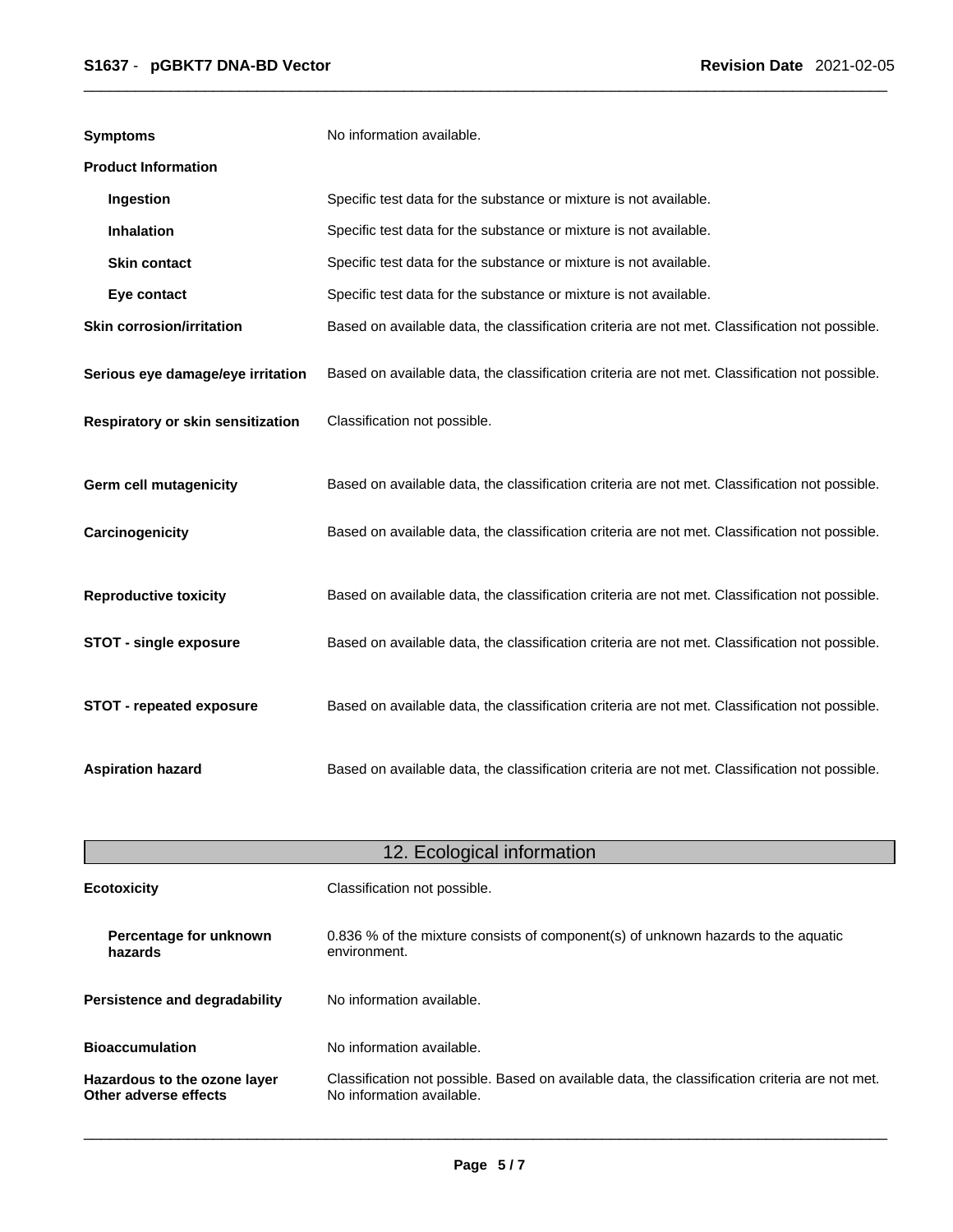|                                                                                                                                                                                                                                                                                                                                                                                                                  | 13. Disposal considerations                                                                                                                                                                          |
|------------------------------------------------------------------------------------------------------------------------------------------------------------------------------------------------------------------------------------------------------------------------------------------------------------------------------------------------------------------------------------------------------------------|------------------------------------------------------------------------------------------------------------------------------------------------------------------------------------------------------|
| Waste from residues/unused<br>products                                                                                                                                                                                                                                                                                                                                                                           | Dispose of in accordance with local regulations. Dispose of waste in accordance with<br>environmental legislation.                                                                                   |
| <b>Contaminated packaging</b>                                                                                                                                                                                                                                                                                                                                                                                    | Do not reuse empty containers.                                                                                                                                                                       |
|                                                                                                                                                                                                                                                                                                                                                                                                                  | 14. Transport information                                                                                                                                                                            |
| <b>IMDG</b>                                                                                                                                                                                                                                                                                                                                                                                                      | Not regulated                                                                                                                                                                                        |
| ADR                                                                                                                                                                                                                                                                                                                                                                                                              | Not regulated                                                                                                                                                                                        |
| <b>IATA</b>                                                                                                                                                                                                                                                                                                                                                                                                      | Not regulated                                                                                                                                                                                        |
| <u>Japan</u>                                                                                                                                                                                                                                                                                                                                                                                                     | Not regulated                                                                                                                                                                                        |
|                                                                                                                                                                                                                                                                                                                                                                                                                  | 15. Regulatory information                                                                                                                                                                           |
| <b>National regulations</b>                                                                                                                                                                                                                                                                                                                                                                                      |                                                                                                                                                                                                      |
| <b>Pollutant Release and Transfer Registry (PRTR)</b><br>Not applicable                                                                                                                                                                                                                                                                                                                                          |                                                                                                                                                                                                      |
| <b>Industrial Safety and Health Law</b><br>Not applicable<br><b>ISHL Notifiable Substances</b><br>Not applicable                                                                                                                                                                                                                                                                                                 |                                                                                                                                                                                                      |
| <b>Poisonous and Deleterious Substances Control Law</b><br>Not applicable                                                                                                                                                                                                                                                                                                                                        |                                                                                                                                                                                                      |
| <b>Fire Service Law:</b><br>Not applicable                                                                                                                                                                                                                                                                                                                                                                       |                                                                                                                                                                                                      |
| Not applicable                                                                                                                                                                                                                                                                                                                                                                                                   | Act on the Evaluation of Chemical Substances and Regulation of Their Manufacture, etc. (CSCL)                                                                                                        |
| Act on Prevention of Marine Pollution and Maritime Disaster<br>Not applicable                                                                                                                                                                                                                                                                                                                                    |                                                                                                                                                                                                      |
| <b>International Regulations</b>                                                                                                                                                                                                                                                                                                                                                                                 |                                                                                                                                                                                                      |
|                                                                                                                                                                                                                                                                                                                                                                                                                  | The Stockholm Convention on Persistent Organic Pollutants Not applicable                                                                                                                             |
| The Rotterdam Convention Not applicable                                                                                                                                                                                                                                                                                                                                                                          |                                                                                                                                                                                                      |
| <b>International Inventories</b><br><b>IECSC</b>                                                                                                                                                                                                                                                                                                                                                                 |                                                                                                                                                                                                      |
| Legend:<br>TSCA - United States Toxic Substances Control Act Section 8(b) Inventory<br><b>ENCS</b> - Japan Existing and New Chemical Substances<br><b>IECSC</b> - China Inventory of Existing Chemical Substances<br><b>KECL</b> - Korean Existing and Evaluated Chemical Substances<br>PICCS - Philippines Inventory of Chemicals and Chemical Substances<br>AICS - Australian Inventory of Chemical Substances | <b>DSL/NDSL</b> - Canadian Domestic Substances List/Non-Domestic Substances List<br>EINECS/ELINCS - European Inventory of Existing Chemical Substances/European List of Notified Chemical Substances |